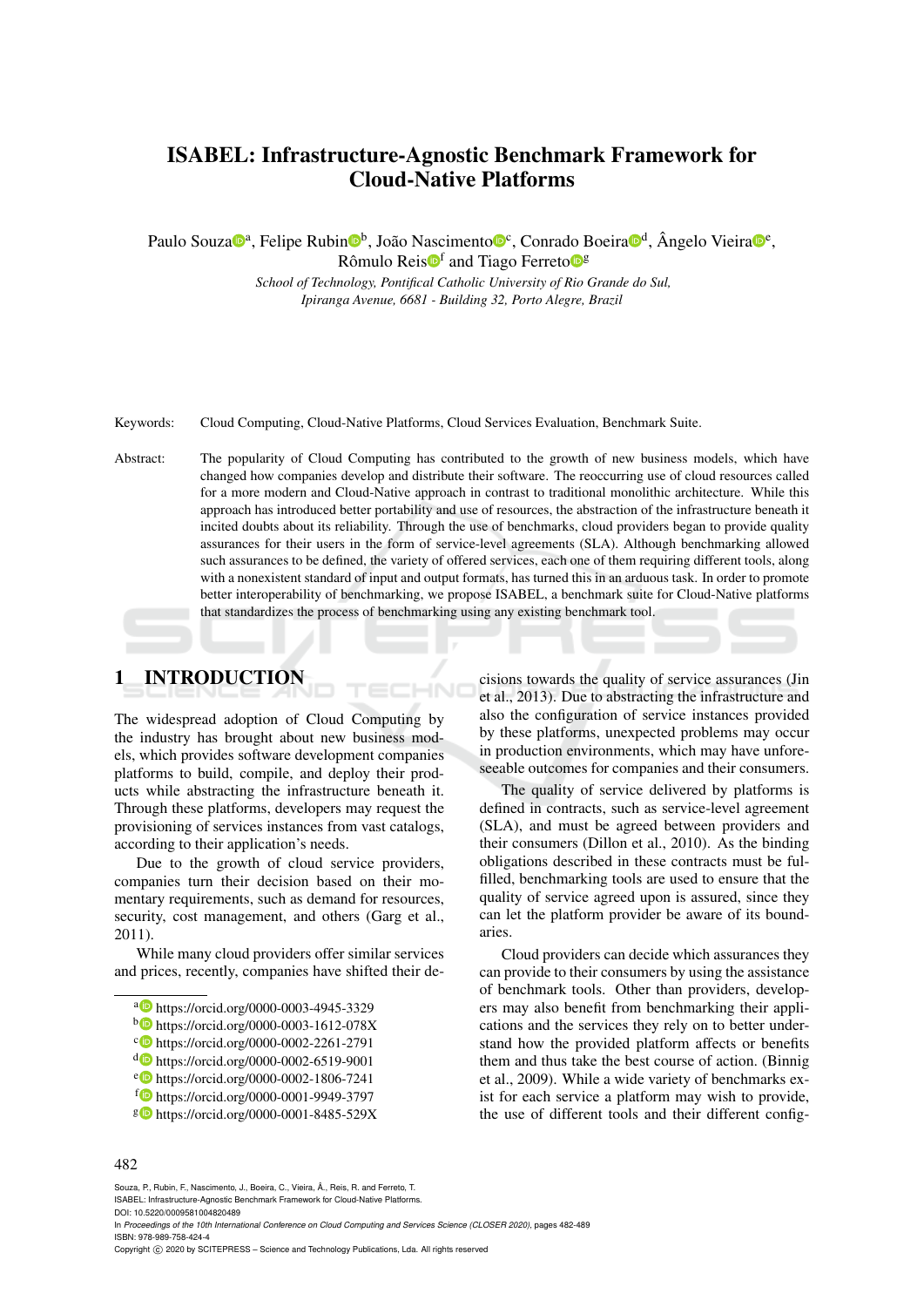urations for both input and output formats for each benchmark tends to turn this whole operation into an onerous task for cloud providers.

This study proposes an approach to solve the current issue of interoperability between services and their benchmarking tools available in the market. Based on the current scenario, we present ISABEL: A benchmark suite for Cloud-Native platforms. IS-ABEL enables platforms to provide Benchmarkingas-a-Service (BaaS), which can be used by platform operators and developers alike.

Our contributions in this study are summarized as follows:

- Unified Marketplace Solution: of benchmark tools enabling operators to evaluate their services consistently.
- Benchmark Accuracy Verification: through a comparison of different tools by operators and benchmark developers alike.
- Standardized Output Format: based on a perbenchmark set of post-processing rules, which lessens the burden of processing raw output data for monitoring solutions.

The remainder of this paper is organized as follows: Section 2 provides the main concepts of cloud computing, Cloud-Native applications and platforms, and service reliability. Section 3 presents an overview of benchmarking cloud services, followed by ISABEL suite specification in section 4. Experimental results and then conclusion are provided in sections 5 and 6.

### 2 BACKGROUND

In this section, we provide background information on key-aspects discussed in the following sections of this paper.

#### 2.1 Cloud Computing

The National Institute of Standards and Technology (NIST) (Mell et al., 2011) defines Cloud Computing as a model providing on-demand access to a configurable pool of shared resources (storage, networking, applications, and services) with minimum effort required for both provisioning and releasing.

Cloud Computing has changed how the software industry develops and distributes its products. It also allows companies to focus on developing their products, with no need for expertise outside their scope, leaving such to the cloud providers that specialize in those.

Other than reducing the need for expertise, there are compelling features that lead a business to adopt this technology. Elasticity enables resources to be scaled on a need-basis, thus reducing costs and eliminating the need for up-front payments, which are replaced by the model of pay-as-you-go. Resilience is also one of the main reasons for business' to adopt the cloud. As failures will eventually occur, having a fast response for such events is a must. By utilizing a service that assures a certain degree of resilience, organizations can reduce significant costs associated with responding to possible failures. This must be the primary goal for companies that rely on web-revenue (e.g., e-commerce, ads) since this downtime would be kept them from earning any revenue. Amazon's estimated cost for a one-hour downtime on Prime Day (most significant revenue day of the year) for its services is up to \$100 million, as shown by (Chen et al., 2019).

Besides resilience, reliability must also be taken into consideration. Reliability is defined as the ability of an item to perform a required function, under stated conditions, for a stated time period (Bauer and Adams, 2012). The lack of knowledge regarding the infrastructure beneath, as well as security concerns of sharing the same resources with others, has presented itself as a hindrance over the years for significant companies to migrate their business-critical workloads (Sfondrini et al., 2018).

# 2.2 Cloud-Native Approach

As previously mentioned, the Cloud Computing paradigm has changed how the software is developed, delivered, and designed. With its development and the porting of applications from end-users' workstations to the cloud, applications started growing in complexity. This complexity eventually leads to increasing concerns regarding the monolithic development approach. One of them is the fact that, due to modules being highly coupled, compromising only one of them is enough to compromise the whole application. Also, if a single module needs scaling or fixing, the entire application must be interrupted.

To mitigate these concerns, a Cloud-Native approach appeared as an alternative. Cloud-Native applications are built specifically for the cloud; hence, they need to be scalable, fault-tolerant, easily upgradable, and secure (Gannon et al., 2017). To accomplish this, the development of new applications started following a microservices architecture where there are compartmentalization and decoupling of an application, allowing independent scalability (Namiot and Sneps-Sneppe, 2014). This methodology consists of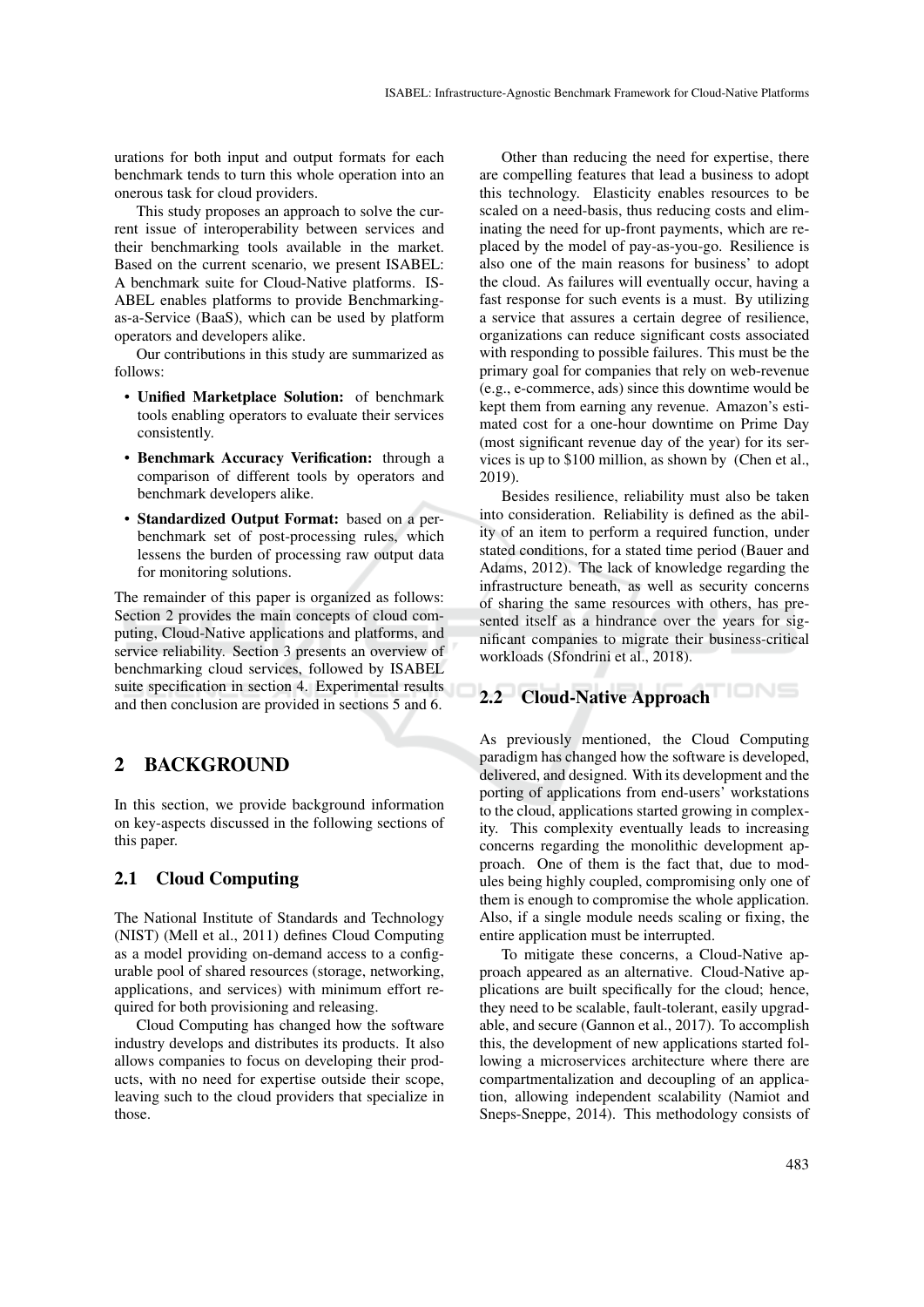using minimal, loosely coupled services, each responsible for specific functions, as they improve resource utilization and also minimize waste. Another main characteristic of the Cloud-Native approach is the use of containers instead of virtual machines, due to reduced storage requirements, and faster booting time, which allows for improved elasticity and disposability (Cloud Native gives preference to provisioning new instances in case of failure, instead of trying to fix the failed instance).

The decomposition of monolithic applications into microservices improves independence among different software teams and achieves better resource usage and flexibility, as each component could be resized or replicated as the demand for resources changes.

Nonetheless, while the Cloud-Native approach has several benefits, it still has its pitfalls. As the microservices are distributed and may not reside on the same host, the infrastructure has a higher effect than on the monolithic architecture. Therefore they are more susceptible to losing performance due to problems such as latency, scheduling, among others. Consequently, assuring that the infrastructure beneath it is resilient and provides resources as expected, is highly required.

Developers deploy Cloud-Native applications on cloud platforms, where they gain access to personal spaces, allowing them to provision services (e.g., databases and caches) for use in their applications.

Provisioning VMs, aggregating logs, and scaling components are onerous tasks for cloud operators; hence, there are cloud platforms that seek to lessen this burden. Cloud Foundry is a platform intended for deploying and running applications, tasks, and services in the cloud. It seeks to minimize the efforts needed not only by operators but also from developers, enabling them to deploy and execute their applications reliably, even in an unreliable infrastructure (Winn, 2017). One of its components, BOSH, can interact with any cloud infrastructure, deploy software, monitor and heal VM's health, and also provision computational resources as needed.

The counterpart of BOSH VM management is Diego, responsible for handling containers. Diego allows running two types of applications: (i) Tasks that run once for a limited time, and (ii) Long-Running Process (LRP), which run continuously. After a task or LRP is pushed to Diego, it calls one of its internal components, the Auctioneer, to decide in which of the multiple isolated container environments the application should run. After an application starts running, it is necessary to keep track of logs and metrics of it. The component responsible for this is the Loggregator; it has agents on VMs that collect logs and metrics and forward them to temporary buffers (called Doppler). From there, the information can be used by specific programs called Nozzles that consume this data and process it.

#### 3 RELATED WORK

To minimize potential risks caused by unknown variants, benchmarking tools can be used to compare the services each cloud provider has to offer. From the operator's perspective, data obtained from benchmarks provide insights on any problem on its infrastructure as well as its limits. With the analysis of this information, cloud providers can provide guarantees of their offering services to their users', in the form of Service-Level Agreements (SLAs) (Dillon et al., 2010), for example. Multiple Benchmark suites and frameworks have been developed for cloud applications and services. These suites are usually designed to provide testing for specific kinds of applications.

Kasture and Sanchez (Kasture and Sanchez, 2016) proposed a benchmark suite and evaluation methodology called *TailBench*. This tool focuses on providing a way to perform testing for latency-critical applications easily. It supports eight representative applications and contains workloads for them. The authors also validate their tool by testing it in a real system and simulations.

Ferdman et al. (Ferdman et al., 2012) introduced in his work the *CloudSuite benchmark suite*. This tool focus on testing applications that have workloads that scale-out to multiple machines in the datacenter. The applications tested included NoSQL databases, a Media Streaming server, and a Web Search service. The main objective of the work was to define the efficiency of the processors' micro-architecture for these workloads and to devise possible enhancements for it.

*CloudCmp* is a benchmark suite proposed by Li et al. (Li et al., 2010) with the primary objective of proposing a collection of tools to measure and evaluate the differences between cloud providers. The tool compares four of the major providers in terms of computing performance, scaling latency, storage response time, and cost per benchmark, among others.

Another benchmark suite proposed is the *Death-StarBench* (Gan et al., 2019). This benchmark includes six different applications (a social network, a media service, an e-commerce site, a banking system, and a drone control system). All of these were built using the concepts of microservices and are highly modular. The benchmark tool provides its tracing system to track requests between microservices. The au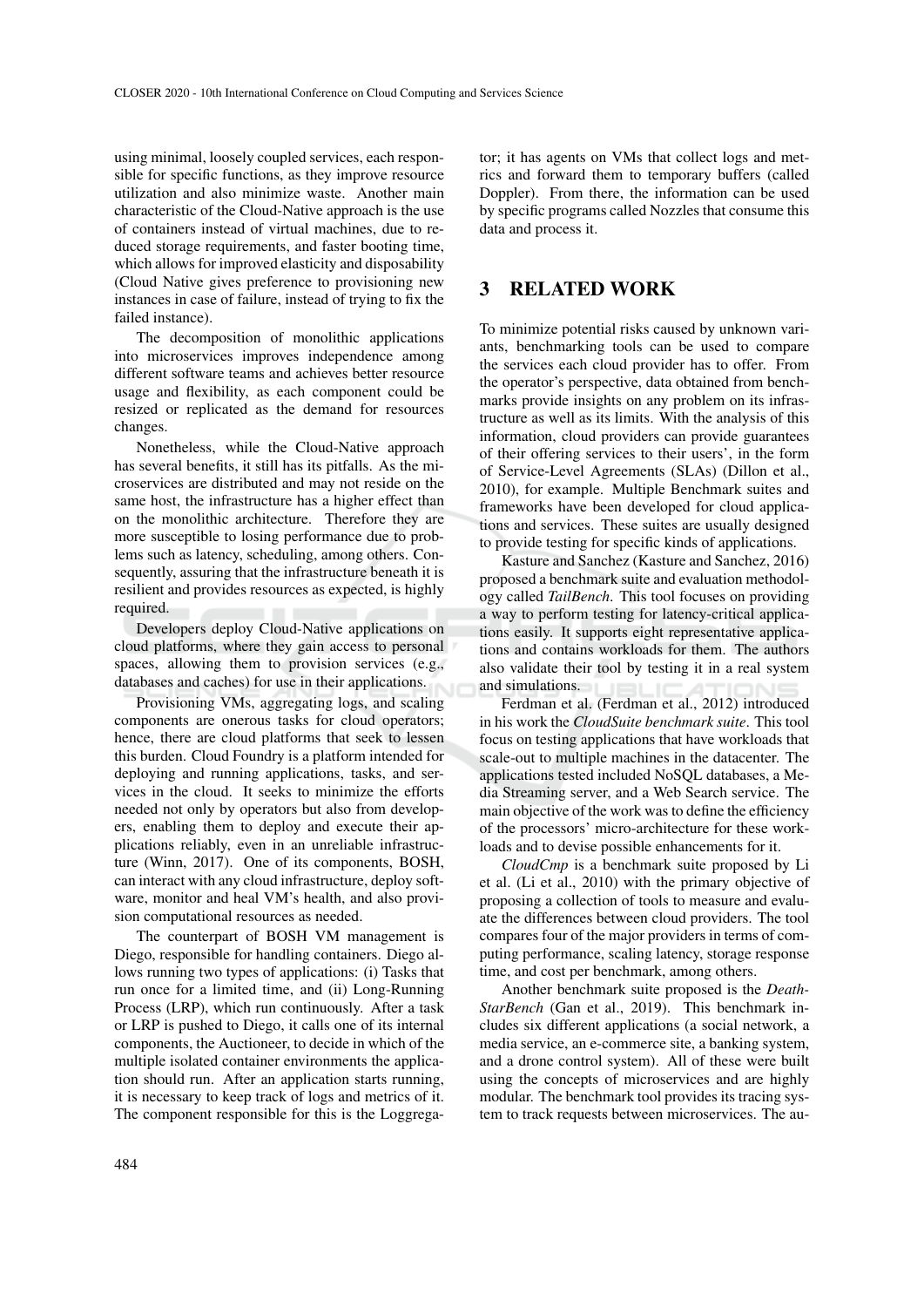thors have used this tool to study the effects the applications have in the cloud system stack, from server design to the operating system used and programming framework.

Alhamazani et al. (Alhamazani et al., 2015) presented a framework for monitoring and benchmarking cloud applications called *CLAMBS* (Cross-Layer Multi-Cloud Application Monitoring and Benchmarking-as-a-Service Framework). He defines cloud platforms as being separated into three layers: Software-as-a-Service, Platform-as-a-Service, and Infrastructure-as-a-Service. The framework proposed by the authors allows for monitoring and benchmarking applications, and components on any of the three layers. Also, it provides the same capabilities for applications in multiple cloud provider environments.

One of the works most related to our contributions was proposed in (Chhetri et al., 2013). *Smart CloudBench* is a platform that offers benchmarkingas-a-service for major cloud providers. It automates multiple steps necessary for executing the testing of a service. The system allows the selection of the target cloud provider, one of its available benchmarking tools, and its respective workload for testing. It also collects results and generates a visualization of the metrics gathered. The authors have also implemented a prototype for Smart CloudBench that evaluated multiple cloud servers using the TPC-W benchmark.

The benchmark tools and suites previously described are capable of benchmarking different aspects of Cloud Computing, but mainly focus on benchmarking applications and cloud infrastructures and do not specifically target cloud services. Moreover, to the best of our knowledge, there is no framework for easily extending the available benchmarking tools on those solutions, as most of these tools are either inextensible or require changes to the codebase. Hence, we propose ISABEL, a benchmark framework for services that can abstract the implementation details needed for the integration of new tools and thus allowing it to be easily extensible.

#### 4 ISABEL BENCHMARK SUITE

The adoption of benchmarking strategies for cloud services benefits both cloud providers and their clients. Through the analysis of different metrics obtained from benchmark tools, platform operators become capable of providing their clients with performance assurances. Conducting benchmarks on multiple services, such as databases and message handlers, entails the use of many different tools. With every

additional tool, a new workflow must be adopted for running, gathering the output, and performing analysis over it.

Due to the unique configurations required to execute each tool (e.g., parameters and runtime dependencies), benchmarking becomes an onerous task for platform operators. Besides, problems regarding the interoperability between benchmark tools become more evident. Different tools might require different mechanisms for retrieving their output (e.g., reading from stdout and fetching from a database). Moreover, the lack of standard nomenclature for performance metrics leads to scenarios where different tools provide the same piece of information, but with different descriptions (e.g., "AverageLatency" and "AvgLatency").

To lessen the burden of managing various benchmark tools, increasing their interoperability is essential. To this end, we propose ISABEL, a benchmarking suite framework for improving the evaluation of services on Cloud-Native platforms. The core motivation for ISABEL is to provide an internal service of Benchmarking-as-a-Service (BaaS) for cloud providers, enabling platform operators to benchmark their services, while also allowing benchmark developers to validate their tools against others. The proposed architecture is illustrated in Figure 1.

To deliver BaaS, ISABEL is designed as an extensible marketplace solution for ordering the benchmarking of any available service through one of its designated tools. From deploying service instances and containerized tools to retrieving benchmarking results, ISABEL is capable of performing a complete workflow through a single order.

When an order is received, a new service instance is provisioned accordingly; then, the desired benchmark tool is deployed as a container, along with all the required information for its execution, which follows next. Finally, the results are gathered by ISABEL and delivered to the client (i.e., who made the benchmarking request). A more detailed explanation of this procedure is presented further on.

While the responsibility of providing ISABEL with the means of deploying services instances fall upon platform operators, the execution of containerized tools by ISABEL is made available through onetime-only tool registration. The procedure for extending ISABEL with the registration of new benchmarks is illustrated in Figure 2.

The registration of new benchmarks requires above all else the definition of which service it supports. Hence, the service's deployment workflow must be provided to ISABEL a priori. Benchmark developers can also query ISABEL regarding which ser-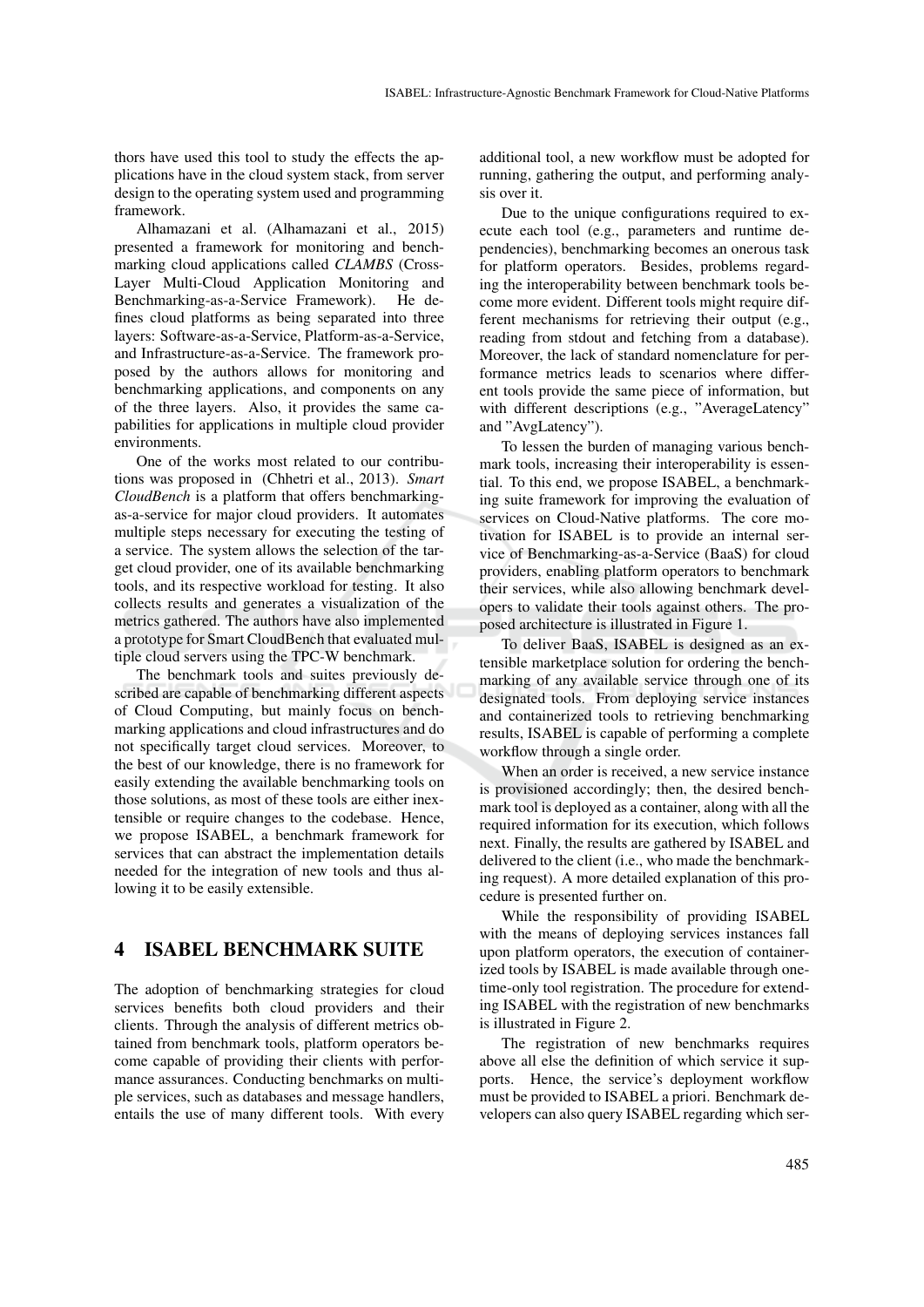

Figure 1: ISABEL architecture.



Figure 2: Procedure for the registration of a new benchmark.

vices are supported. In order to register a new benchmark, the following items must be provided:

- Service: The available target supported by the tool.
- Tool: A configuration file describing the containerized deployment and execution of the benchmark tool (e.g., a *Dockerfile*).
- Parameters: The information required for its execution, which will be provided to the container in the form of environment variables.
- Metrics: The performance information obtainable by executing the benchmark.

To promote interoperability, the registration of new benchmarks requires that their output follow a standard format, such as a key-value based *JSON*. Although the benchmarking tool's source-code might not be available for modification, the same could be achieved through the use of a wrapper for its execution, thus allowing the final output to be formatted. Additionally, to avoid misinterpretation of benchmarking results, ISABEL enforces the use of a metrics knowledge base (KB). Any metric obtained from a benchmark must be known to ISABEL at the moment of its registration. In the event one of its metrics is unknown, the registration fails. To solve this problem, each unknown metric must be either replaced with another equivalent or added to the metrics KB. Imposing a nomenclature for available metrics enables not only benchmark developers to compare their tools, but also facilitate performance analysis later on.

While our method of enforcing the registration of metrics improves the interoperability of benchmarking tools, it is not absolute; hence, one of its pitfalls is that it's prone to human error. If a benchmark developer must seek an equivalent entry or register a new one for one of its tool's metrics, nothing prevents him from missing the equivalent entry and registering a different one. In this case, there would be two entries consisting of the same information, but with different identifications. Even worse is the fact that even if these two entries were to be discovered later on, nothing could be done, as removing any of them would invalidate a registered benchmark. For these scenarios,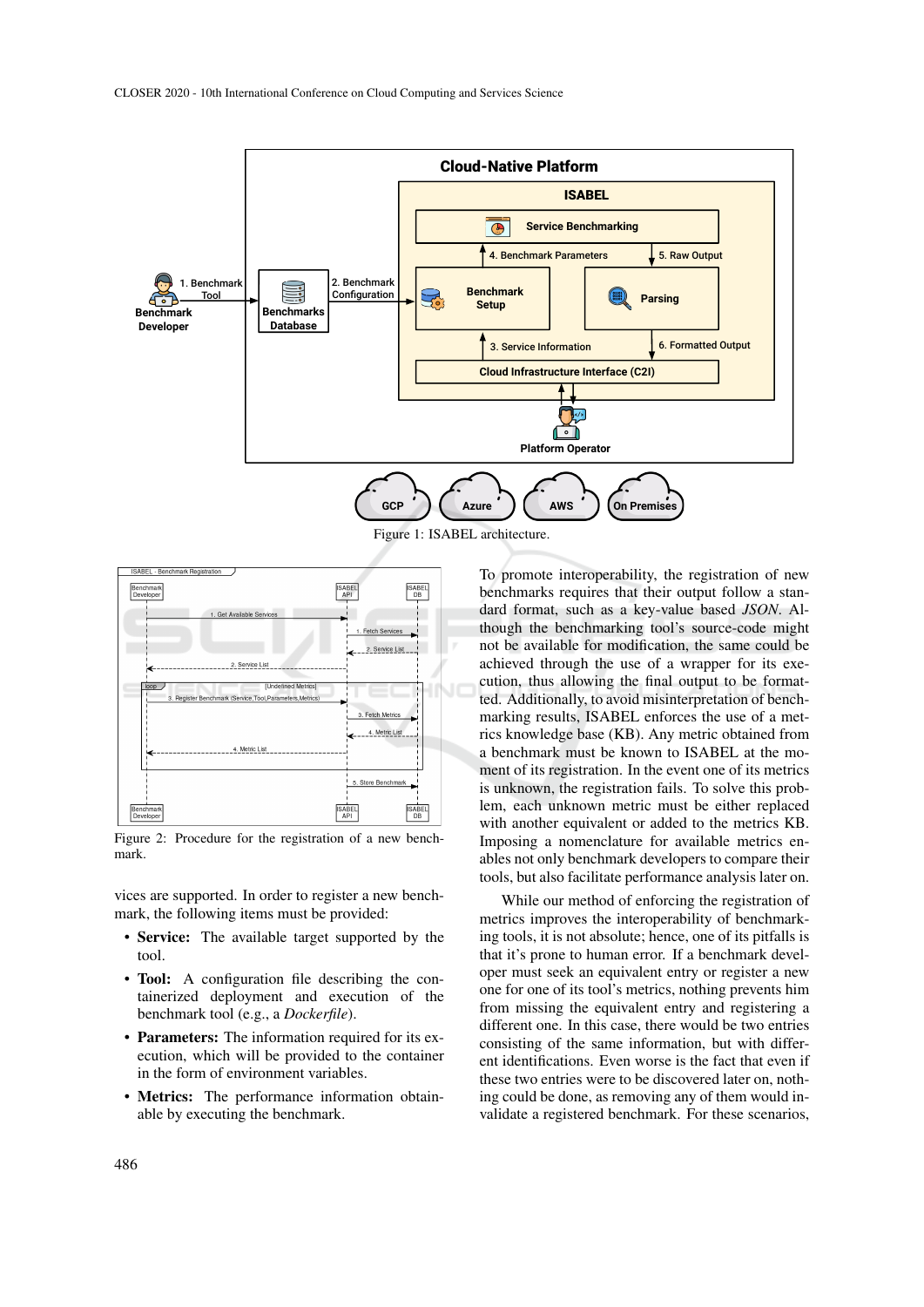

Figure 3: Procedure for executing the benchmark of a service.

we recommend that entries on the KB be able to reference others. When a problem of this kind is detected, simply changing the reference of all the affected entries to a single one would solve it, thus avoiding the re-registration of every affected benchmark.

When ISABEL successfully stores a benchmark on its database, the new benchmark's registration is complete, and it becomes available for execution. The execution procedure is illustrated on Figure 3.

In order to execute a benchmark, the following information must be provided to ISABEL: a desired benchmarking tool, its execution parameters, and a targeted service supported by the tool. Information regarding available services, benchmarking tools, and their execution parameters can be requested from IS-ABEL.

After receiving a benchmark request, ISABEL verifies if all the required information was provided correctly (e.g., all the execution parameters). If any inconsistency is detected on the provided information, ISABEL refuses the benchmark request. Once the information is validated, ISABEL provisions a new instance of the targeted service using the information provided by the platform operator for supporting this service. The benchmarking request may also include parameters regarding which service plan (i.e., resource configurations) to deploy. Supporting this

feature relies on what capabilities the platform operator provided to ISABEL.

When the deployment is completed, ISABEL retrieves the instance's address and credentials, and deploys the containerized benchmarking tool with this information, along with the benchmarking request parameters, through environment variables. After the benchmark finishes, ISABEL gathers the output from the containerized tool and parses the obtained metrics according to the information provided during the benchmark's registration. Finally, the metrics are sent to the client as the result of the benchmarking request.

#### 5 EXPERIMENTAL RESULTS

A Proof-of-Concept (PoC) of our proposed framework (ISABEL) was implemented for Pivotal Platform, a Cloud Foundry distribution. Pivotal Platform, formerly Pivotal Cloud Foundry (PCF), offers additional enterprise features, such as support, training, documentation, and technology certifications. Pivotal Platform obtains its PaaS capabilities through Pivotal Application Service (PAS), an application runtime. Platform operators can install additional software services (tiles) on Pivotal Platform and provide their users with different service-plans through PAS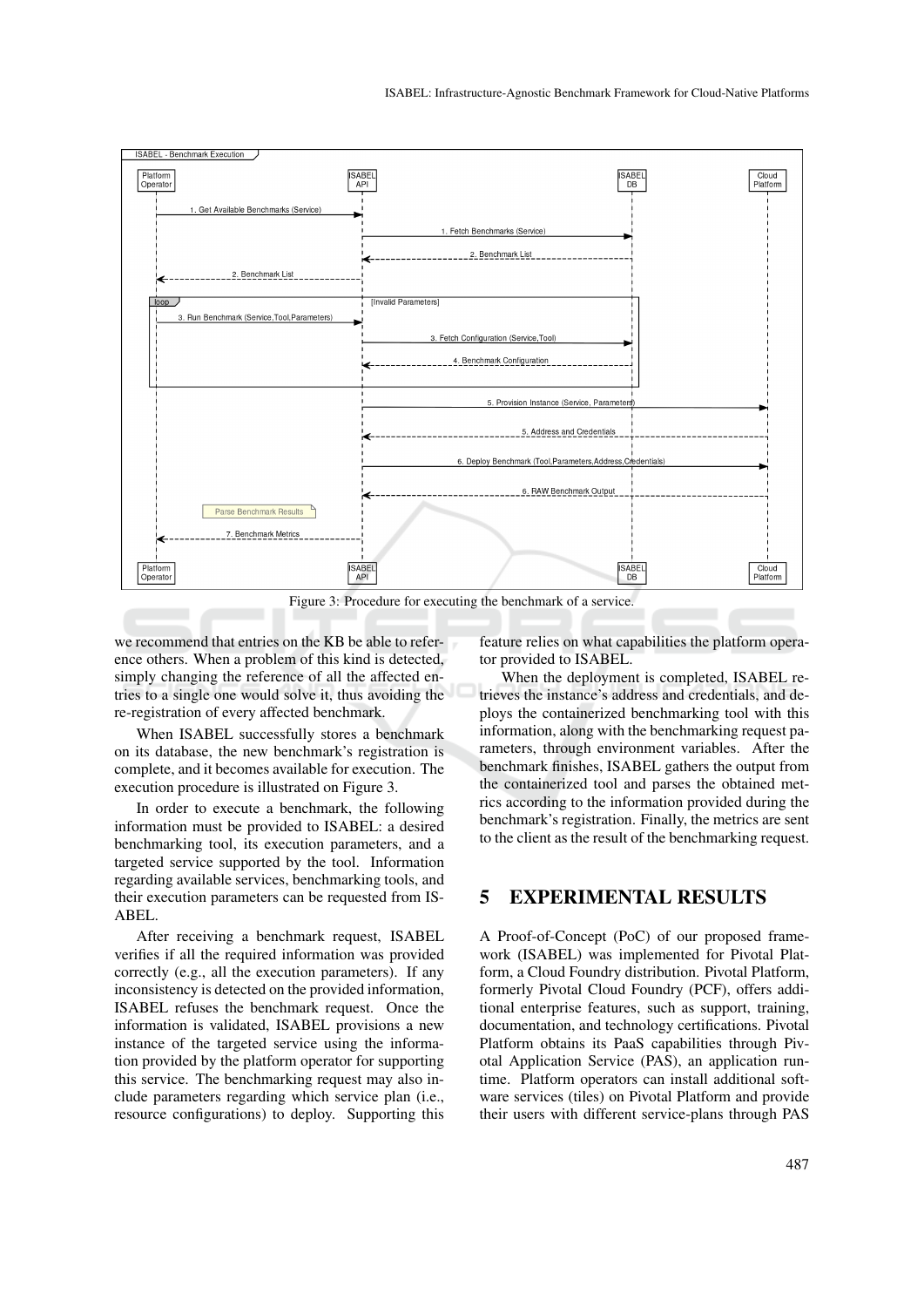Marketplace.

Experiments were conducted over Pivotal Cloud Foundry v2.6 and Pivotal Application Service v2.6 (PAS) runtime, deployed on a VMware vSphere v6.7 cluster. The cluster available resources consisted of two Dell PowerEdge R730 hosts, with VMware ESXi v6.7 bare-metal hypervisor, sharing a Dell Equallogic ps4100 storage through iSCSI. The hosts' hardware configuration is described in Table 1.

Table 1: Testbed hosts hardware specification.

| Component  | <b>Specification</b>     |  |  |
|------------|--------------------------|--|--|
| Processor  | <b>XEON E5-2650 v4</b>   |  |  |
|            | @ 2.20GHz (24/48)        |  |  |
| Memory     | 192GB DDR4 @ 2400MHz     |  |  |
| Storage    | Seagate ST1000NM0023 1TB |  |  |
|            | SAS @ 7200RPM x 10       |  |  |
| Networking | 1 Gigabit Ethernet       |  |  |

To validate ISABEL, we considered a scenario of benchmarking MySQL, a database service, using the benchmark tool Sysbench (Kopytov, 2012). To this end, we deployed ISABEL on PAS and created a Dockerfile to execute the SysBench benchmark tool (Kopytov, 2012). We also provided ISABEL with a workflow for enabling the deployment of Pivotal MySQL service instances. For our experiments, we selected three different MySQL service plans (resource configurations). These configurations are presented on Table 2. A performance analysis over the metrics obtained from the benchmark is illustrated in Figure 4.

We centered our analysis over the number of executed queries and average query latency. Our tests have shown that there is a relation between the number of CPU cores and the number of executed queries. Granted that MySQL database is a CPU-bound application (Gregg, 2019), increasing the number of CPU cores impacts the number of queries that can be processed. Therefore, as queries are processed faster, increasing the number of cores also decreases query latency.

While this assessment still holds, for there is a decrease of query latency as more CPU cores become available (small to large), the decreasing rate differs, even though the increase of CPU cores is equivalent

Table 2: VM configurations based on available CPU cores.

| <b>Configuration</b> | <b>CPU</b><br>(Cores) | <b>Memory</b><br>(GB) | <b>Disk</b><br>(GB) |
|----------------------|-----------------------|-----------------------|---------------------|
| Small                |                       | 16                    | 16                  |
| Medium               |                       | 16                    | 128                 |
| Large                |                       | 6                     |                     |



**Efficiency • Speedup • Ideal Speedup** 

Figure 4: Number of executed queries (top) and average latency for each query (bottom).

(small to medium, then medium to large). Hence, we analyzed the speedup and efficiency of each service configuration. Whereas the speedup of an application that scales well is expected to increase at a similar rate to increase the number of cores, efficiency indicates how well an application uses the available resources. An application being stressed due to benchmarking may still not be able to use all available resources it was provided with, leaving them idle.

On a typical scenario of provisioning resources, where the pricing increases according to the selected configurations, we can deduce the following: Small is the best configuration in terms of costs since it achieves the best efficiency over the others (40.77% and 82.78%, respectively), fully utilizing the provisioned resources. Medium sacrifices some efficiency (40.77%) for an improvement in performance (136.93% from the small configuration); hence it provides the best cost-benefit. Large is the best when considering only the performance, as it provides an improvement above the others (275.46% and 38.53%, respectively).

#### 6 CONCLUSIONS

With the Cloud-Native architecture approach of developing software as micro-services, applications are